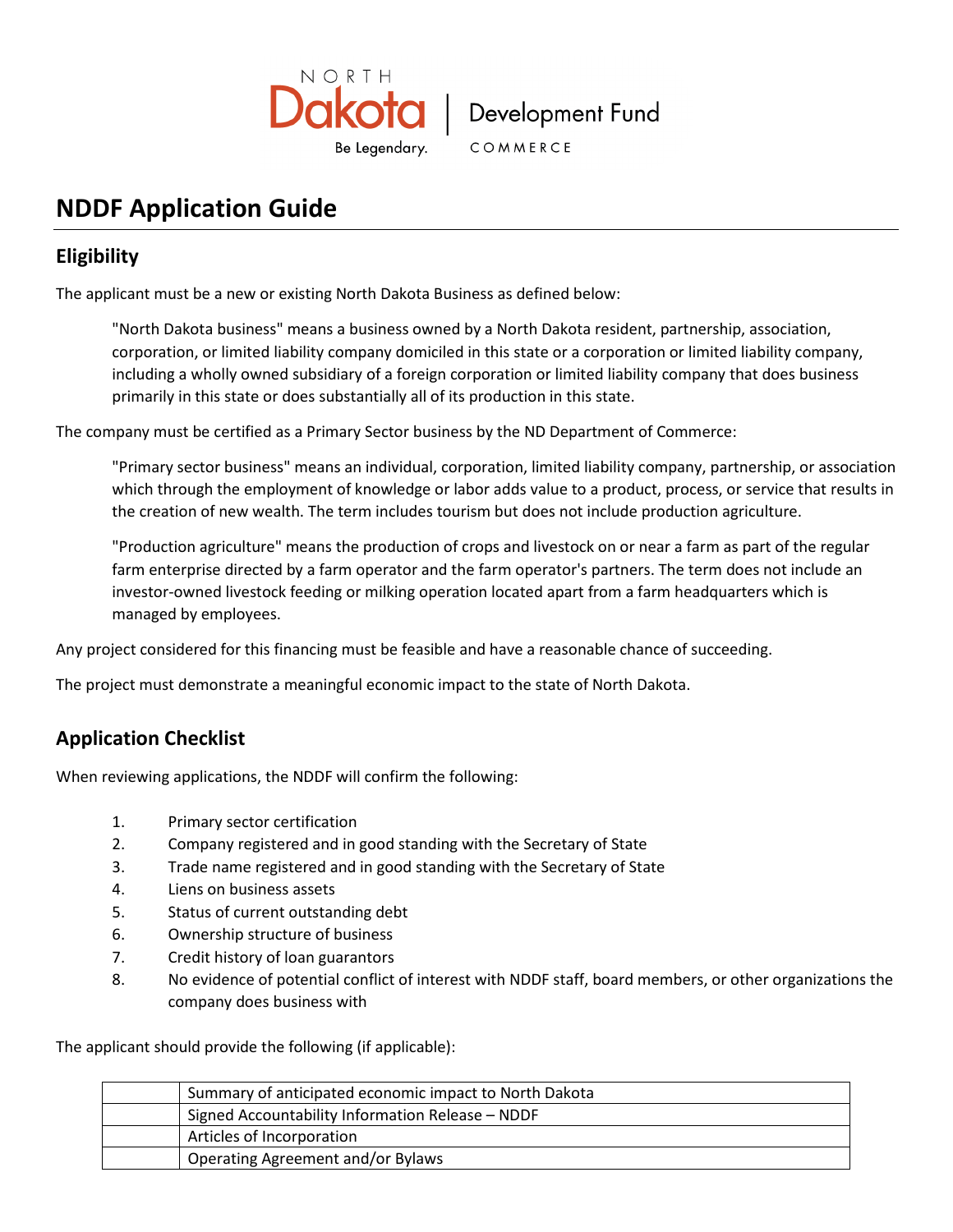

Be Legendary.

COMMERCE

| Partnership agreement                                                                          |
|------------------------------------------------------------------------------------------------|
| Secretary of State Certificate                                                                 |
| Secretary of State Trade Name Certificate                                                      |
| Company capitalization table                                                                   |
| Current debtor information and evidence of funding commitments                                 |
| EIN confirmation from IRS                                                                      |
| 3 years of company financial statements                                                        |
| 3 years of company tax information                                                             |
| Company financial projections                                                                  |
| 3 years of personal tax returns and personal financial statements for guarantors               |
| Evidence of hazard insurance                                                                   |
| Business plan - see check list below                                                           |
| Itemized list of collateral and legal description of land if Real Estate offered as collateral |
| Detailed sources and uses of funds including where funds will be spent (In/Out of state use)   |
| Detailed 24-month employment plan                                                              |

Applications and supporting documents should be submitted via email to [hlange@nd.gov.](mailto:hlange@nd.gov)

Applications are reviewed on a first-come, first-serve basis.

## **Business Plan Checklist**

**Executive Summary** - should concisely describe the key elements of the business plan.

- $\Box$  Business location and plan description.
- $\Box$  Discussion of the product, market, and competition.
- $\Box$  Expertise of the management team (attach resumes).
- $\Box$  Summary of historical and financial projections.
- $\Box$  Amount of financial assistance requested.
- $\Box$  Form of and purpose for the financial assistance.
- $\Box$  Complete uses and sources of funds.
- $\Box$  Business goals and objectives.

#### **The Company**

- $\Box$  A general description of the business, including the product or service.
- $\Box$  Tax identification number.
- $\Box$  Historic development of the business, including such items as:
	- Name, date and place (state) of formation, and legal structure (e.g., proprietorship,
	- partnership, corporation).
	- Significant changes (include dates) in ownership, structure, new products or lines, acquisitions.
	- Subsidiaries and percentage of ownership, including minority interests.
	- Principals and the roles they played in the formation of the company.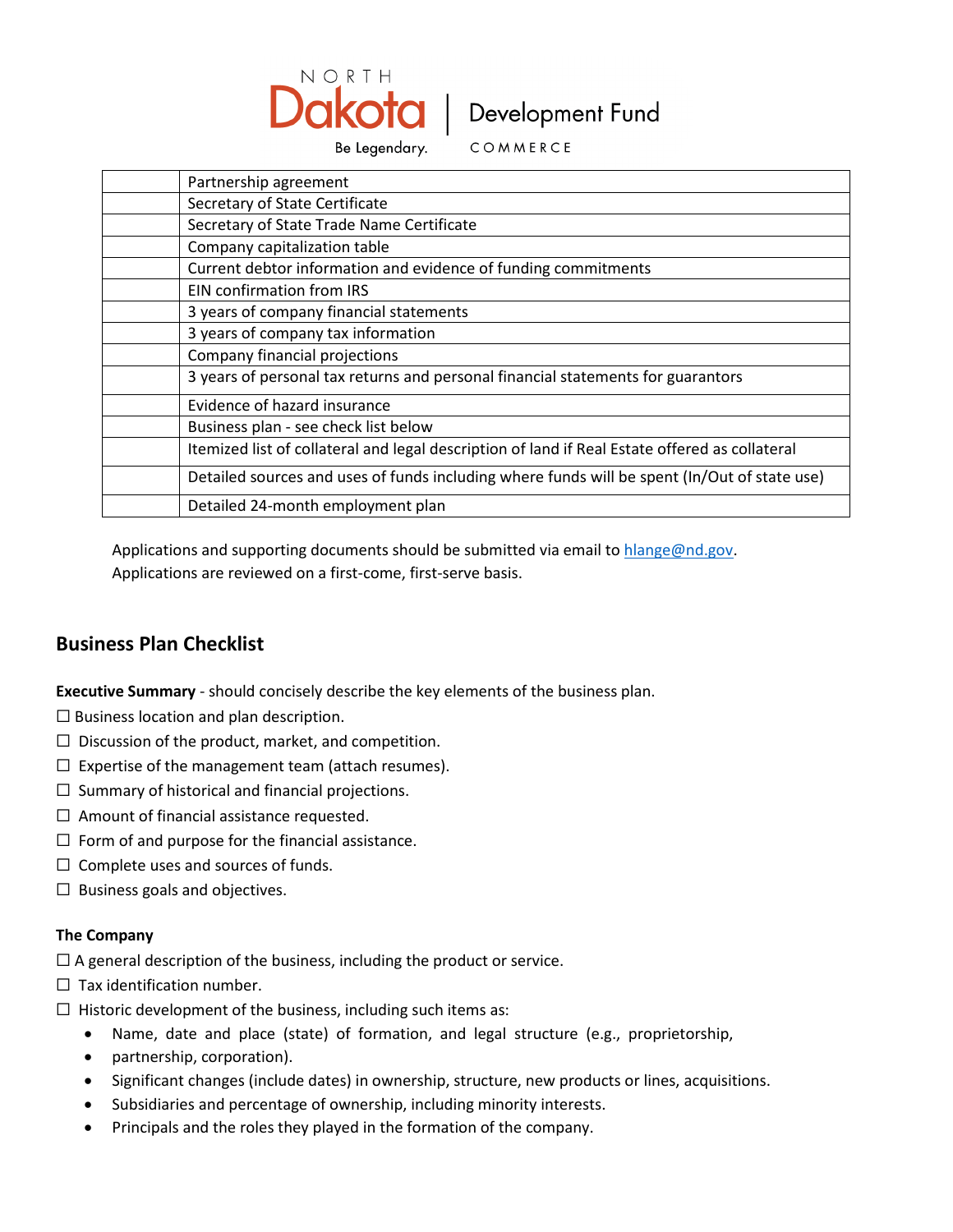

COMMERCE

### **The Product/Service/Jobs-describe the present product or service lines, including:**

- $\Box$  Relative impact of each product or service to the sales projections.
- $\Box$  Product evaluation (use, quality, performance).
- ☐ Compare to competitors' product lines, and competitive advantages over other producers.
- $\Box$  Demand for the product(s).

 $\Box$  General description of the project, the purpose for which it is undertaken, projected job creation, and salary/wage rates for all employees.

### **Management**

- $\Box$  Organizational chart.
	- Key individuals (include supervisory personnel having special value to the organization):
	- Responsibilities
- $\Box$  Personnel resumes (describing skills and experience as they relate to activities of the business).
- $\Box$  Present salaries (include other compensation such as stock options and bonuses).
- $\Box$  Other employees:
	- Number of employees at year end, total payroll expenses for each of previous three years (breakdown by wages, benefits).
	- Method of compensation
	- Departmental/divisional breakdown of work force.
	- Planned staff additions.

#### **Ownership**

 $\Box$  Names, addresses and business affiliations of principal holders of subject's common stock and other types of equity securities (include details on holdings).

- $\Box$  Degree to which principal holders are involved in management.
- $\Box$  Principal non-management holders.
- $\Box$  Names of board directors, areas of expertise, and the role of the board when business is operational.
- $\Box$  Amount of stock currently authorized and issued.

#### **Marketing Plan**

 $\Box$  Describe the industry and the industry outlook. Identify the principal markets (commercial / industrial, consumer, government, international). Include current industry size as well as its anticipated size in the next two years. Explain the sources of the projections.

- $\Box$  Describe major characteristics of the industry.
- $\Box$  Describe the effects of major social, economic, technological or regulatory trends on the industry.
- $\Box$  Describe major customers, including: names, products or services sold to each; percentage of annual sales volume for each customer over previous three years; duration and condition of contracts in place.

 $\Box$  Describe the market and its major segments. Describe principal market participants and their performance. Identify the firm's target market. For each customer, include the requirements of each and the current ways of filling these requirements. Also include information on the buying habits of the customers and the impact on the customer of using the product or service.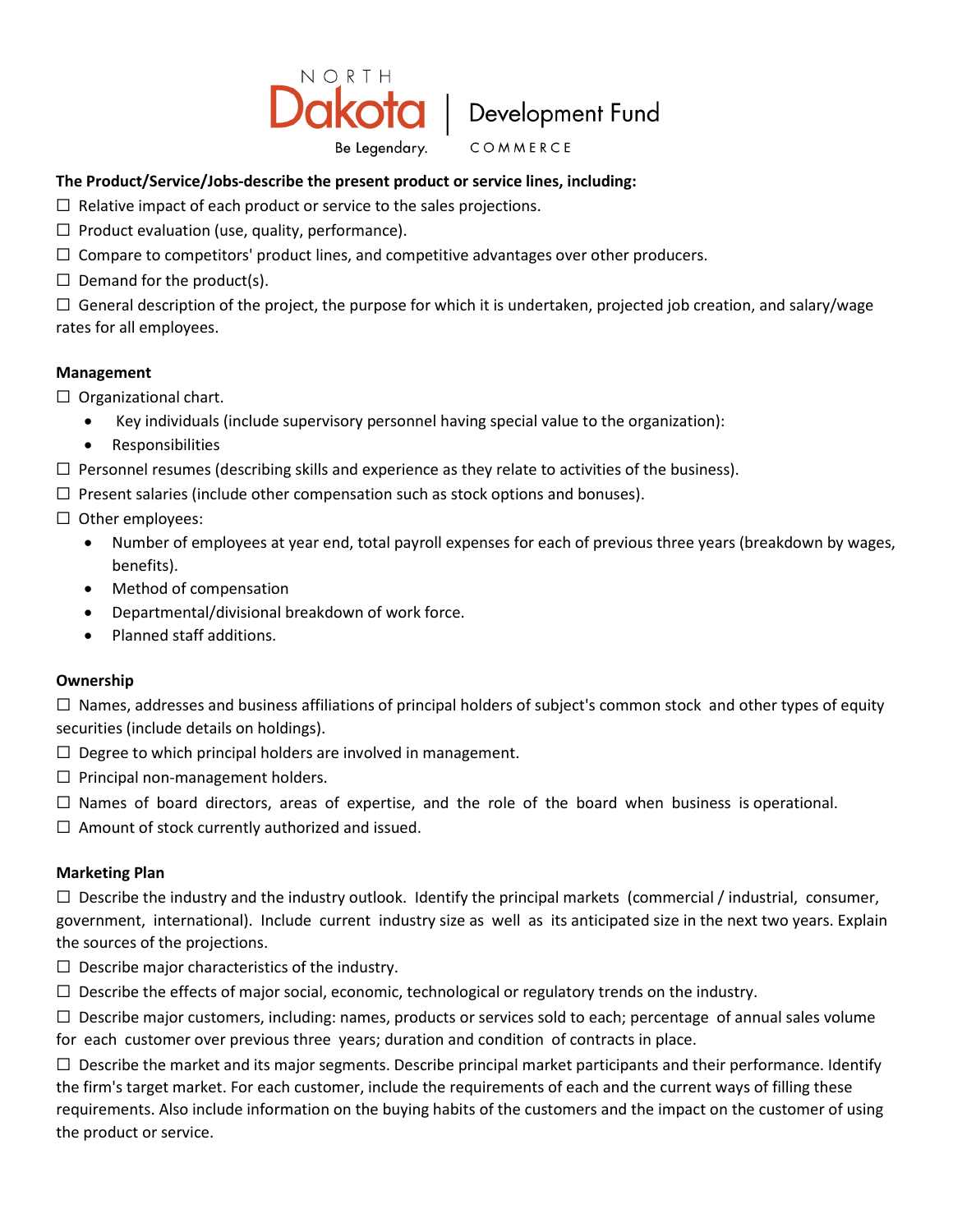

COMMERCE

 $\Box$  Describe the companies with which the business competes and how the business compares with these competitive companies. This is a more detailed narrative than that contained in the description of the product or service, above.

 $\Box$  Describe prospective customers and their reaction to the firm and any of the firm's products or they have seen or tested.

 $\Box$  Marketing strategies. Describe the firm's marketing strategy, including overall strategy; pricing policy; method of selling, distributing and servicing the product; geographic penetration; field/product support; advertising, public relations and promotion and prioritization.

 $\Box$  Selling activities. Describe how the firm will identify prospective customers and how and in what order the firm will contact the relevant decision-makers. Also describe the sales effort the firm will have (e.g., sales channels and terms, number of salespersons, number of sales contacts, anticipated time, initial order size) and estimated sales and market share.

### **Technology**

 $\Box$  Describe the technical status of the product (idea stage, development stage, prototype stage) and the relevant activities, milestones, and other steps necessary to bring the product into production.

 $\Box$  Describe the present patent or copyright position. Include how much is patented and how much can be patented (e.g. how comprehensive and effective the patents or copyrights will be). Include a list of patents, copyrights, licenses or statements of proprietary interest in the product or product line.

 $\Box$  Describe new technologies that may become practical in the next two years which may affect the product.

 $\Box$  Describe new products (derived from first generation products) the firm plans to develop to meet changing market needs.

 $\Box$  Describe regulatory or approval requirements and status, and discuss any other technical and legal considerations that may be relevant to the technological development of the product.

 $\Box$  Describe current and future plans for research and development efforts.

### **Production/Operating Plan**

 $\square$  Explain how the firm will perform production or delivery of service. Describe capacity and status in terms of: -Physical facilities. Owned or leased, size and location, existing facilities (sales volume and unit capacity), expansion capabilities and capital equipment (types and quantities). Include a facilities plan and description of planned capital improvements and a timetable for those improvements.

 $\Box$  Suppliers. Name/location of principal suppliers, length of lead time required, usual terms of purchase, contracts (amounts, duration and conditions) and subcontractors.

☐ Labor supply (current and planned). Number of employees, unionization, stability (seasonal or cyclical), and fringe benefits (insurance, profit sharing, pension). -Key patents (provide profile).

 $\Box$  Technologies / skills required to develop and manufacture the products (provide listing/description).

 $\Box$  Cost breakdown for material, labor and manufacturing overhead for each product, plus cost vs. volume curves for each product.

- $\Box$  Manufacturing processes block and work flow diagram if helpful.
- $\Box$  Describe production or operating advantages. Discuss whether they are expected to continue.
- $\Box$  Specify standard product costs at different volume levels.
- $\Box$  Present a schedule of work for the next one to two years.